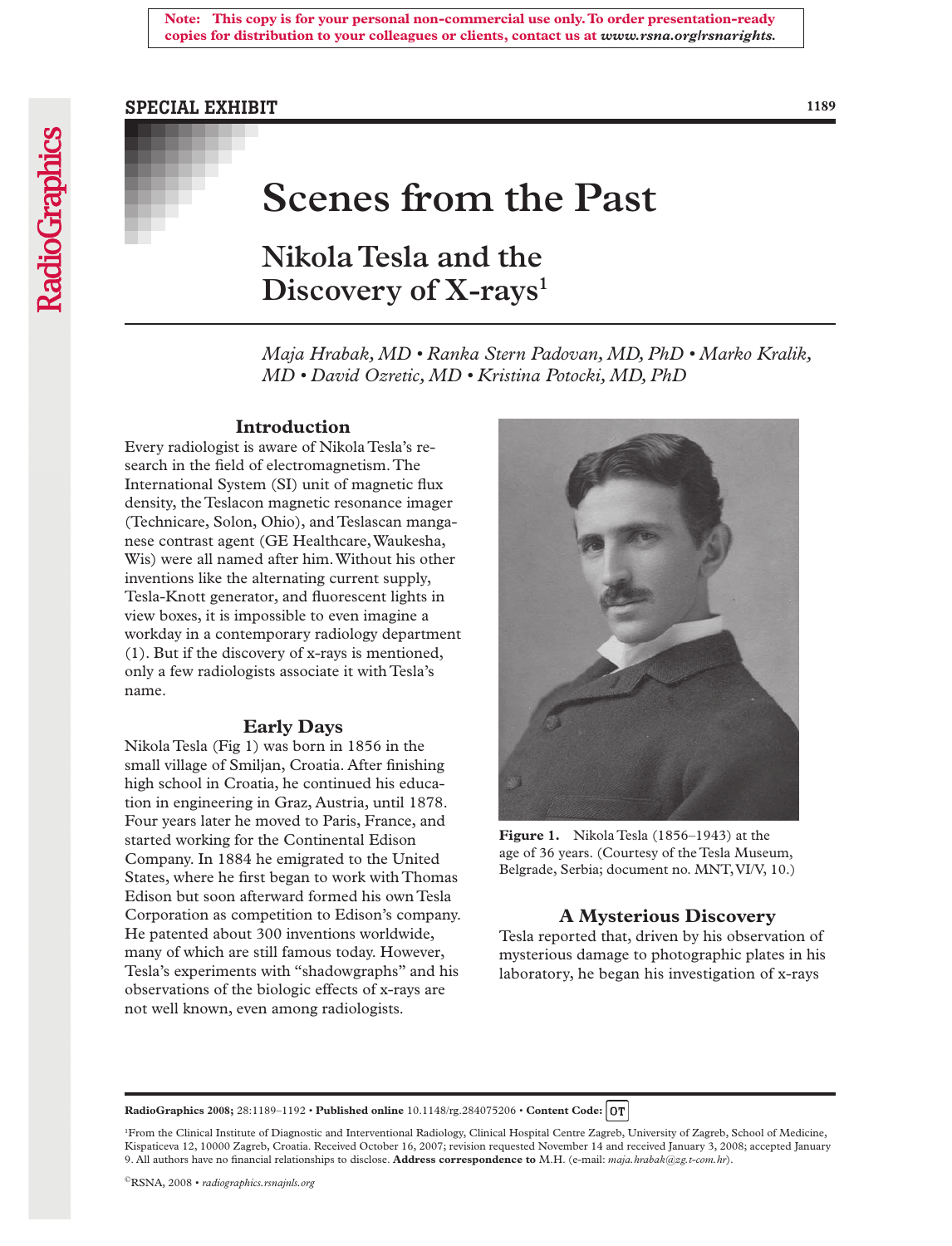(at that time still unknown and unnamed) in 1894 (2). Apart from experiments using the Crookes tube, he invented his own vacuum tube (Fig 2), which was a special unipolar x-ray bulb. It consisted of a single electrode that emitted electrons. There was no target electrode; therefore, electrons were accelerated by peaks of the electrical field produced by the high-voltage Tesla coil. Even then, Tesla realized that the source of x-rays was the site of the first impact of the "cathodic stream" within the bulb (4), which was either the anode in a bipolar tube or the glass wall in the unipolar tube he invented. Nowadays, this form of radiation is known as *Bremsstrahlung* or braking radiation. In the same article, he stated that the cathodic stream was composed of very small particles (ie, electrons). His idea that the produced rays were minute particles (5) wasn't wrong at all; many years later, physicists described particle properties of electromagnetic radiation quanta called photons. To avoid heating and melting of the glass wall of his x-ray bulb, Tesla designed a cooling system based on a cold blast of air along the tube, as well as on today's widely accepted oil bath surrounding the tube (6).

### **First X-ray Images**

It also seems that he produced the first x-ray image in the United States when he attempted to obtain an image of Mark Twain with the vacuum tube. Surprisingly, instead of showing Twain, the resulting image showed the screw for adjusting the camera lens (7). Later, Tesla managed to obtain images of the human body, which he called shadowgraphs (Fig 3). Tesla sent his images to Wilhelm Conrad Roentgen shortly after Roentgen published his discovery on November 8, 1895. Although Tesla gave Roentgen full credit for the finding, Roentgen congratulated Tesla on his sophisticated images, wondering how he had achieved such impressive results (Fig 4) (7). Moreover, Tesla described some clinical benefits of x-rays—for example, determination of foreign body position and detection of lung diseases (8)—noting that denser bodies were more opaque to the rays (9).

#### **Further X-ray Investigations**

Tesla also experimented with reflected x-rays, using different materials as reflecting surfaces and



describing features of transmitted and reflected rays (3,5,10). He thought that the practical purpose of the reflected x-rays was to improve the quality of the shadowgraph by increasing the object-film distance and decreasing exposure time. He was disappointed upon observing that lenses caused no refraction of x-rays (3). Later, it came to be understood that x-rays cannot be refracted by optical lenses due to their high frequency. However, Max von Laue managed to deviate x-rays using crystal lenses in 1912 (11). Tesla explained changes in x-ray characteristics as being caused by variations in x-ray tubes and electrical generators (12). He correctly realized that strong shadows can be produced only at great object-film distances and with short exposure times (5). Moreover, he perceived that bulbs with thick walls produced rays with greater penetrating power (8), which was later explained by the longer deceleration of electrons on the thicker barrier.

Tesla was also among the first to comment on the biologic hazards of working with unipolar xray tubes, attributing the harmful effects on the skin to the ozone and the nitrous acid generated by the rays, rather than to the ionizing effects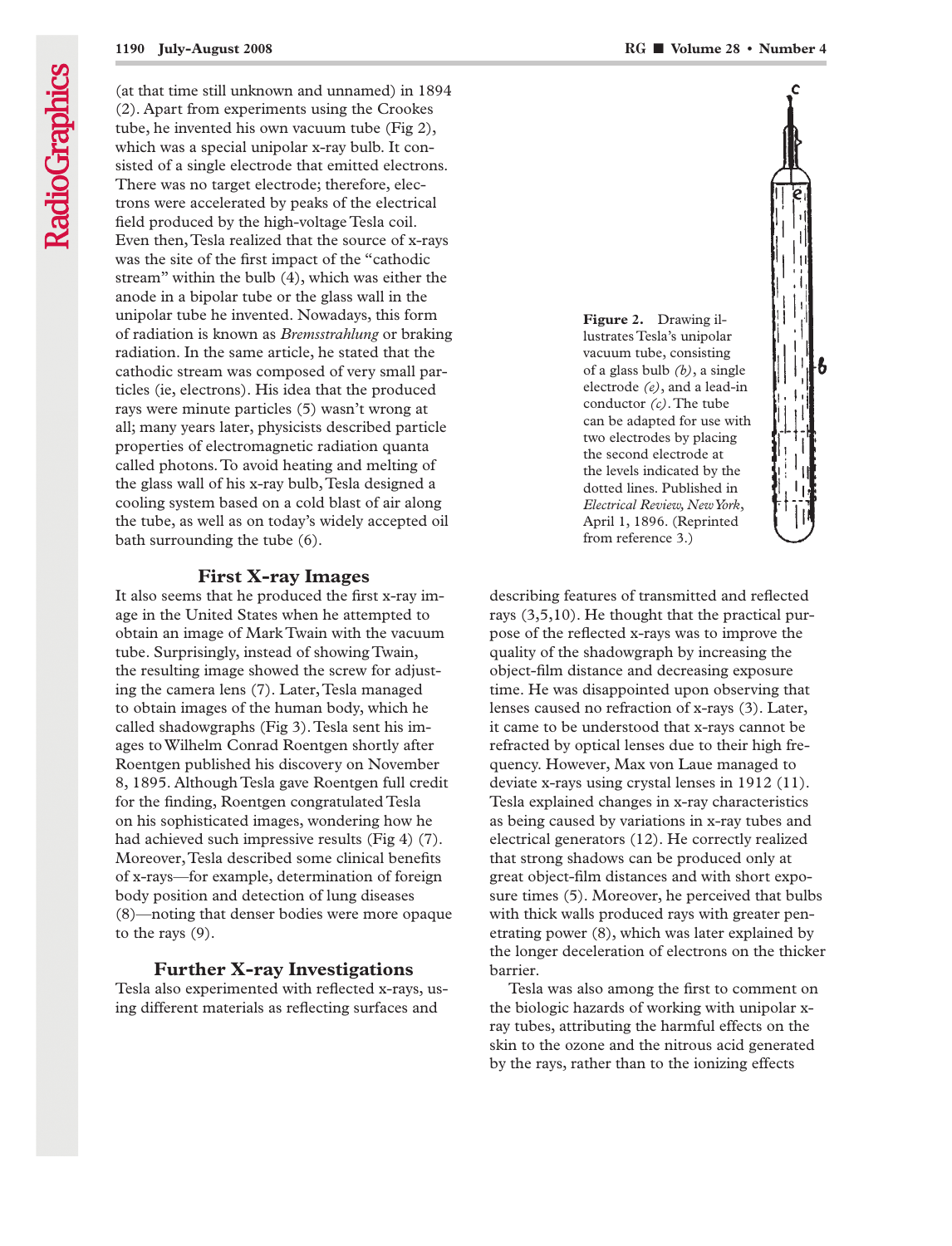

Vii haben mid ungemein über racut mit den dehenen Vhohographien von den münderbaren Entladungen, und on Lan Lemen vielen Dann dafür. Them in mer maste, men Si dolche Sachen machen! Mor dem Ques druch Besondens Jochachting merclish the. Lar esperan W.C. Rontgen

Figure 4. Roentgen's letter to Tesla dated July 20th, 1901. The letter reads, "Dear Sir! You have surprised me tremendously with the beautiful photographs of wonderful discharges and I tell you thank you very much for that. If only I knew how you make such things! With the expression of special respect I remain yours devoted, W. C. Roentgen." (Courtesy of the Tesla Museum, Belgrade, Serbia; document no. MNT, CXLIV, 152.)

**Figure 3.** Shadowgraph of a human foot in a shoe. Tesla obtained the image in 1896 with x-rays generated by his own vacuum tube, similar to Lenard's tube, at a distance of 8 feet. (Courtesy of the Tesla Museum, Belgrade, Serbia; document no. MNT, VI/II, 122.)

> of the radiation (8,13). He described acute skin changes like redness, pain, and swelling, as well as late consequences such as hair loss and new nail growth. He compared sudden pain and irritation of the eyes while working with x-rays to the experience of stepping from a dark room into bright sunlight (5,8). This pain and irritation was considered to be the consequence of eyestrain due to long-lasting observation of the fluorescent screen in darkness. Tesla understood the three main elements of radiation protection: distance, time, and shielding. He discovered that adequate distance from the x-ray source was a useful safety factor. Instead of explaining the sudden diminution of the harmful effects of radiation on the basis of the inverse square law, however, he attributed it to lower ozone concentrations (14). Tesla advised people working at very short distances from the tube (eg, surgeons) to shorten the exposure time to a maximum of 2–3 minutes (15). He also tried to construct a protective shield made of aluminum wires connected to the ground.

#### **An Unfortunate Turn**

The main reason why Tesla's contribution to the discovery of x-rays hasn't become better known is that much of his work was lost when his laboratory in New York burnt down on March 13, 1895 (16). Nevertheless, there are many testimonies confirming his legacy of the invention of x-rays. Starting on March 11, 1896 (12), Tesla published a series of articles on the topic of x-rays and